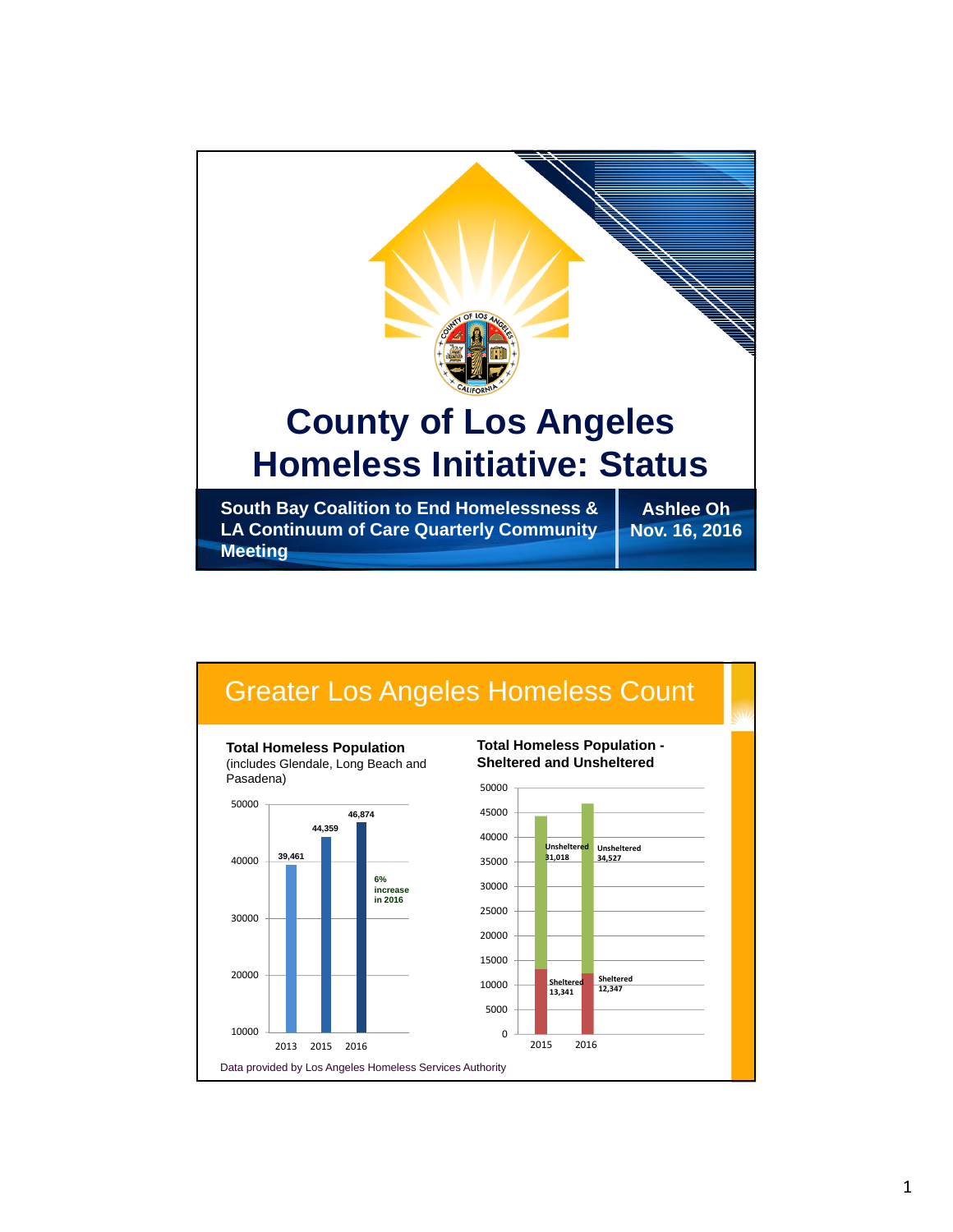| <b>Homeless Housing Gap</b>                                                                                                                                                                                        |                                    |        |                                                                                                                                          |
|--------------------------------------------------------------------------------------------------------------------------------------------------------------------------------------------------------------------|------------------------------------|--------|------------------------------------------------------------------------------------------------------------------------------------------|
| <b>Housing Type</b><br><u> Total Gap (units)*</u><br><b>Description</b>                                                                                                                                            |                                    |        |                                                                                                                                          |
|                                                                                                                                                                                                                    | Permanent<br>Supportive<br>Housing | 15,341 | Provides intensive support services to<br>chronically homeless persons                                                                   |
|                                                                                                                                                                                                                    | Rapid Re-<br>Housing               | 8,376  | Provides short-term housing<br>assistance. Each unit can potentially<br>house 2 households per year                                      |
|                                                                                                                                                                                                                    | Emergency<br>Shelter               | 2,279  | Provides crisis housing to unsheltered<br>persons on the path to permanent<br>housing                                                    |
|                                                                                                                                                                                                                    | <b>Homeless</b><br>Prevention      | 2,555  | Provides stabilizing housing assistance<br>that keeps people and families from<br>falling out of housing and into the<br>homeless system |
| \$450 million per year* needed to fill the homeless housing gap<br>(not counting construction costs)<br>*Homeless Housing Gaps in the County of Los Angeles, Los Angeles Homeless Services Authority, January 2016 |                                    |        |                                                                                                                                          |

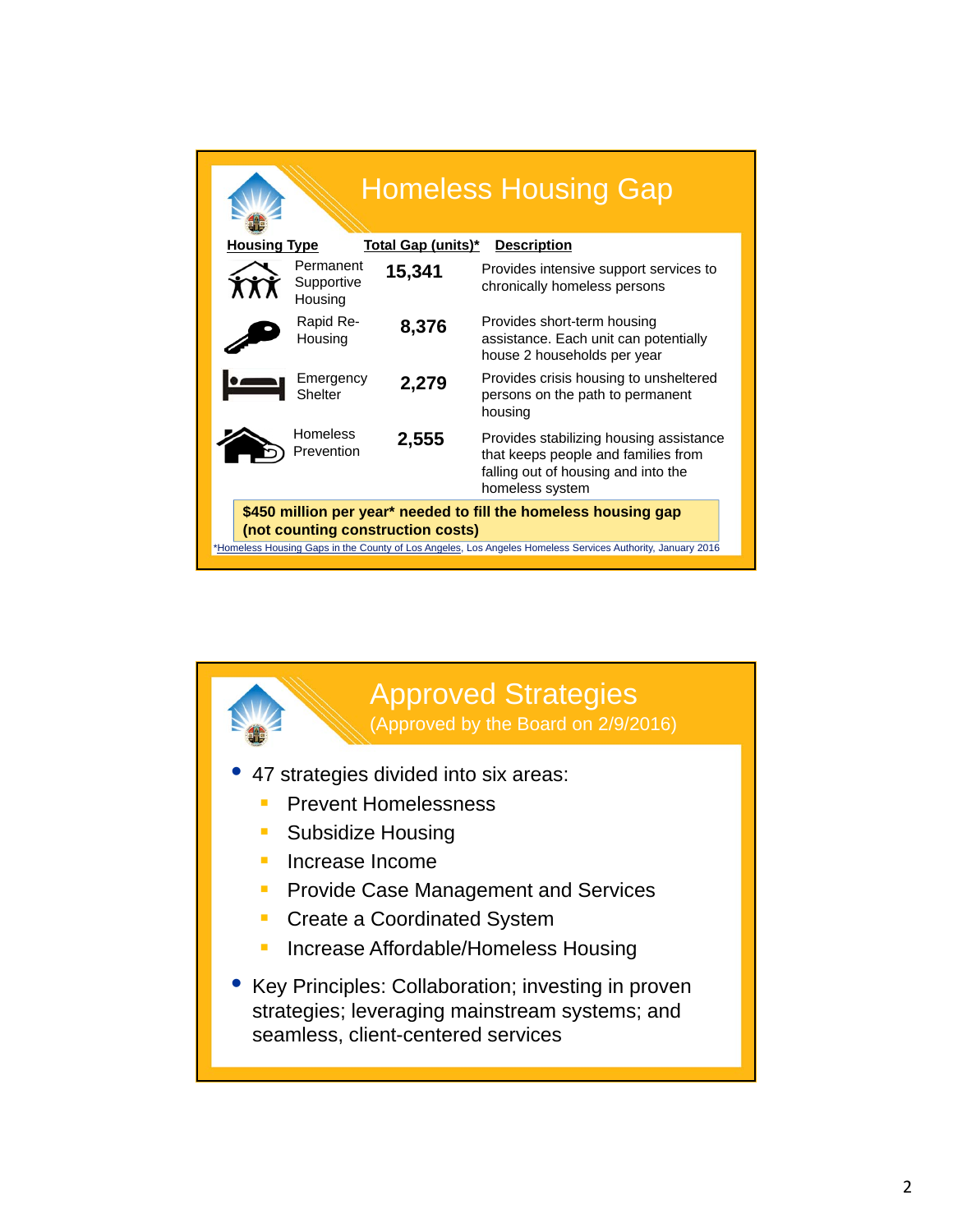

• Development of a comprehensive homelessness prevention program for families (Strategy A1)

- <sup>1</sup> 129 families have retained permanent housing; 247 families are currently being assisted with homeless prevention services.
- Establishment of discharge planning guidelines for all County depts. that have potential to discharge individuals into homelessness, primarily the Sheriff, DHS, DPH, and DCFS. (Strategy A2)
- Multiple actions to better ensure that foster youth do not become homeless following emancipation (Strategy A4)

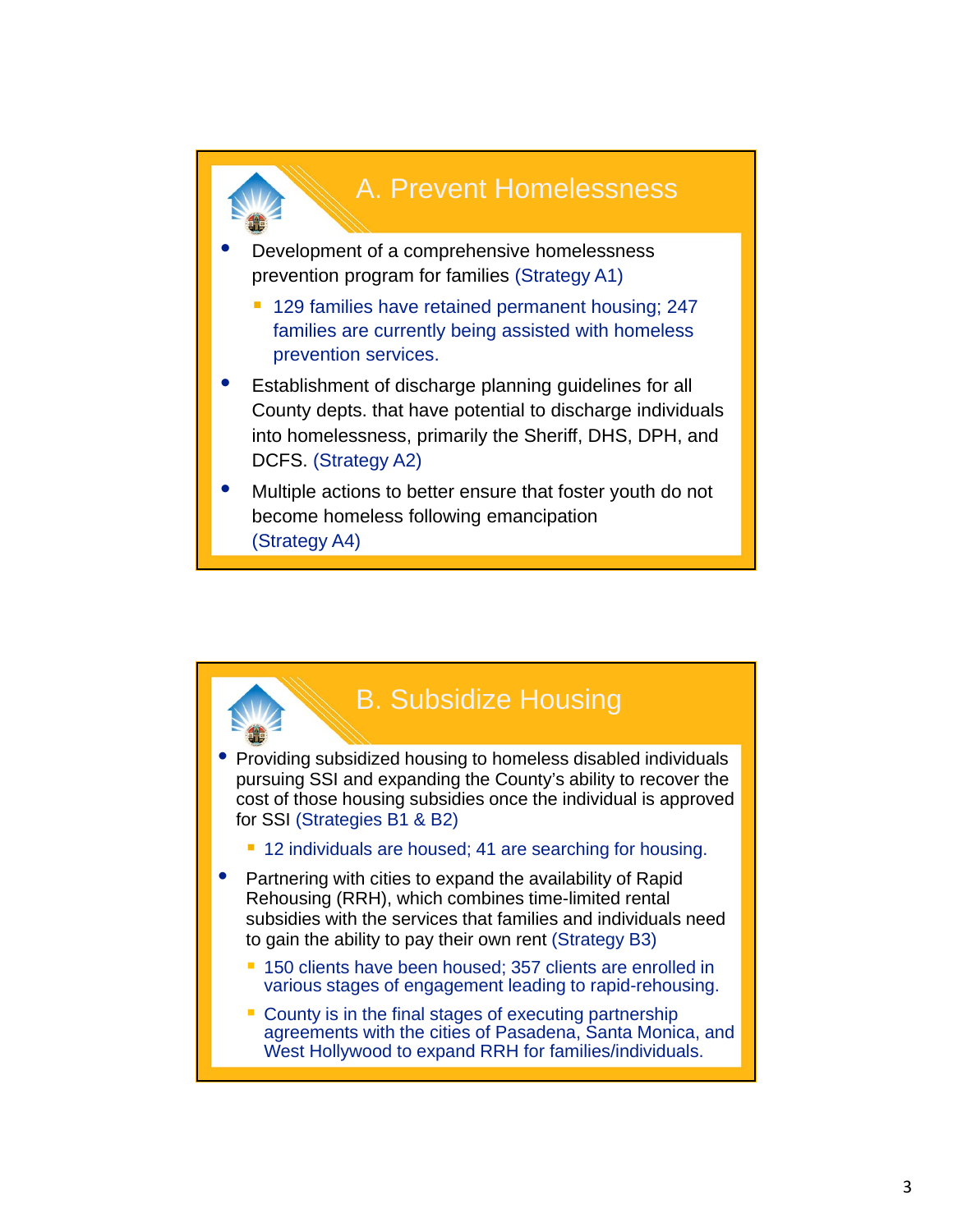

Using a modest amount of local funds to help homeless families and individuals with a federal housing voucher secure subsidized housing (Strategy B4)

- Six formerly homeless families have been housed seven more in the final stages of placement.
- 30 landlord requests to participate in the Homeless Incentive Program have been received
- <sup>1</sup> 12 vacant units for voucher holders have been secured; additional 10 vacant units currently being processed.
- Providing rapid re-housing and case management services to families in the child welfare system where the parent(s)' homelessness is the sole barrier to the return of the child(ren) (Strategy B6)

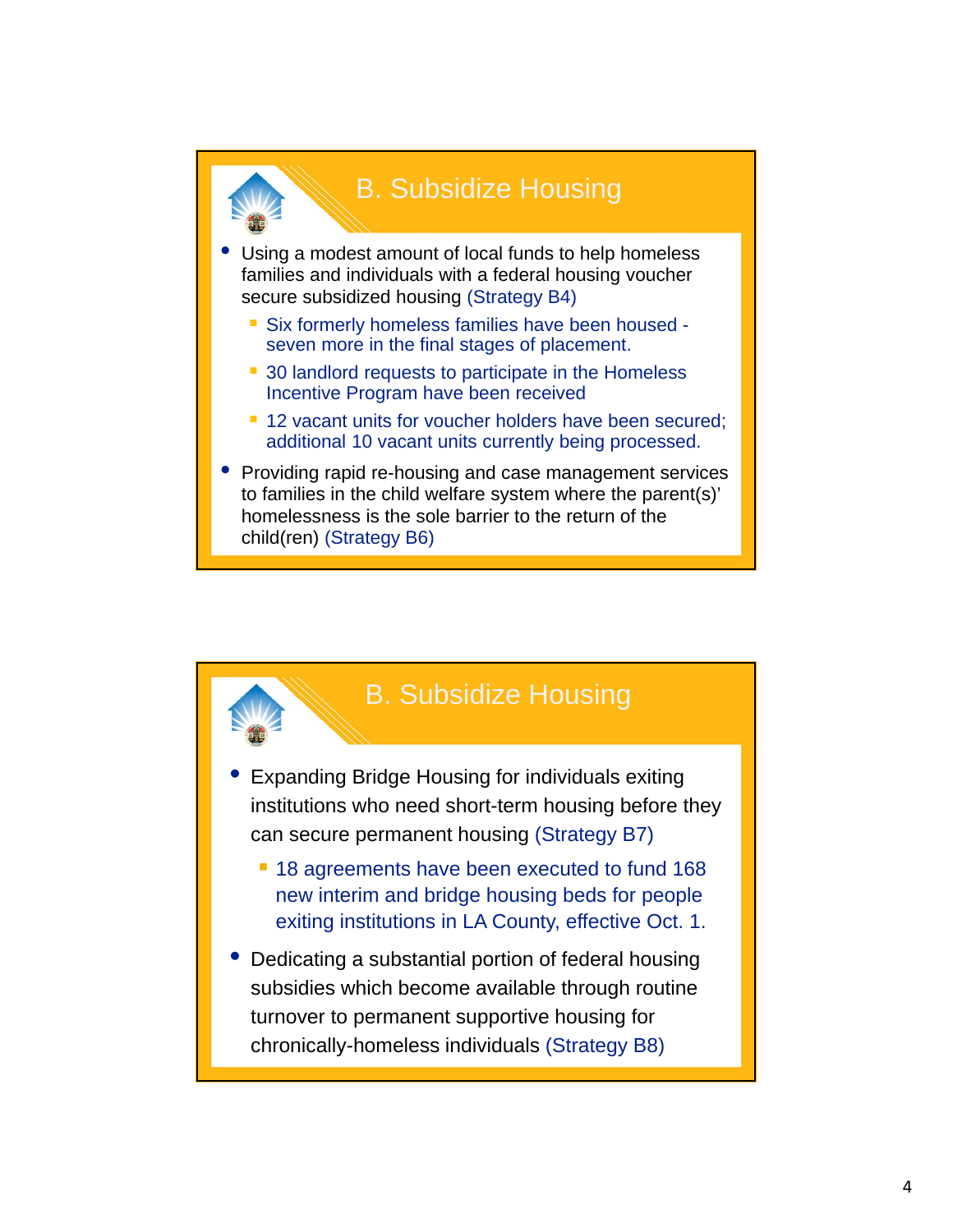

- Helping homeless adults secure employment through subsidized employment for parents and County contracting with social enterprises (Strategies C1 & C2)
	- C2: Ordinance for Social Enterprise Preference Program and Social Enterprise Certification Program have been implemented.
- Helping qualified disabled homeless adults secure federal disability benefits through countywide advocacy programs for Supplemental Security Income and Veterans Benefits (Strategies C4, C5, and C6)

## D. Provide Case Management and Services

- Establishing standards for supportive services and housing retention for recently-housed, formerly homeless families and individuals (Strategies D1 & D3)
- Addressing the unique needs of homeless individuals involved with the criminal justice system, while in jail and upon release (Strategies D2, D4, and D6)
	- D2: Staff has been hired to support the expansion of jail in-reach. Existing work orders were augmented for participating Intensive Case Management Services providers who will be conducting jail in reach services.
- Ensuring that County departments collaborate closely with community-based homeless case managers (Strategy D5)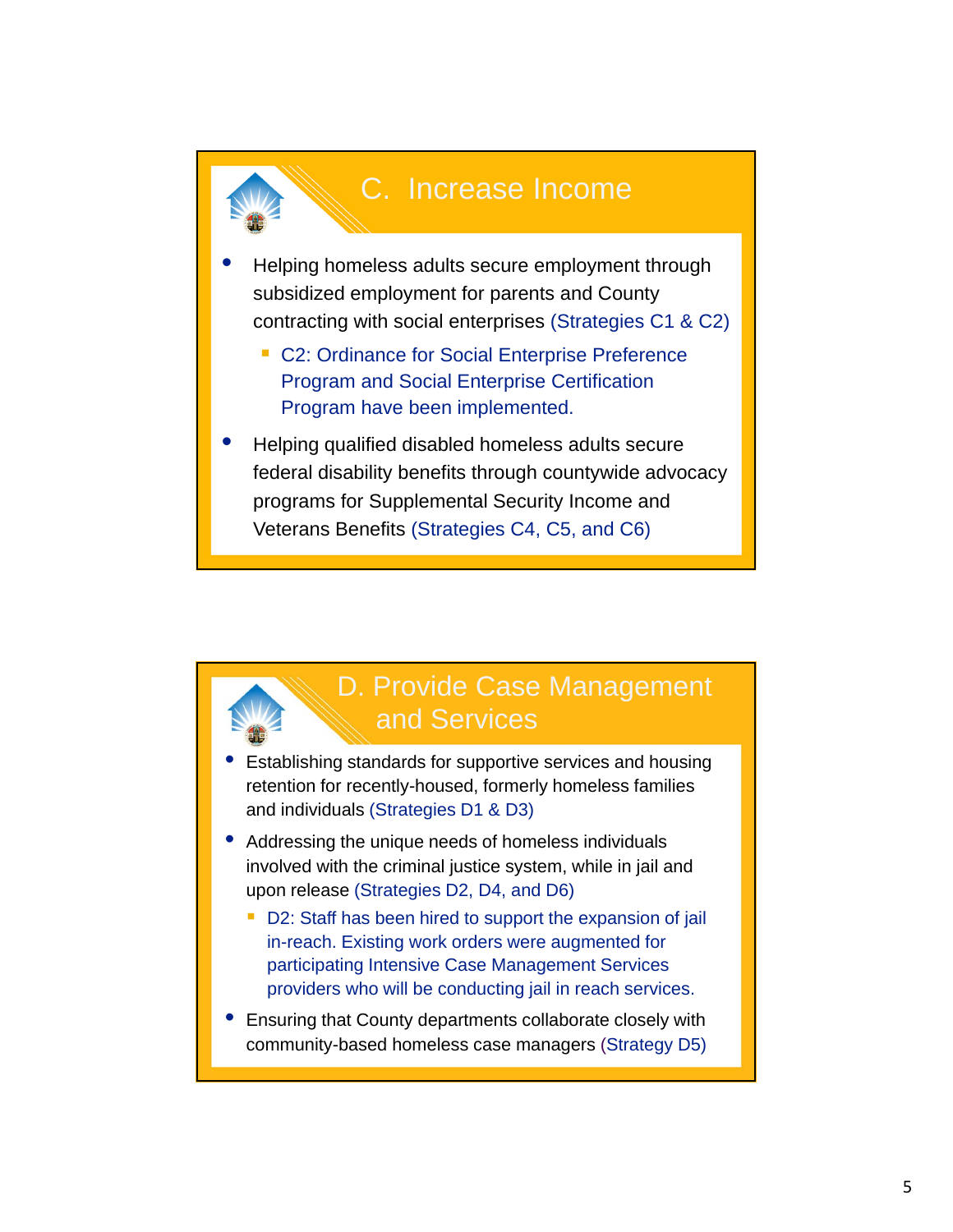## E. Create A Coordinated System

- Coordinating (a) law enforcement agencies and other first responders (b) public housing authorities, and (c) public funders of supportive housing (Strategies E4, E5, E10, and E13)
	- E4: The training curriculum has been developed and the initial training class took place on 10/26/16.
- Leveraging opportunities associated with the Affordable Care Act to improve health, mental health, and substance use disorder treatment for homeless families/individuals (Strategies E2, E3, and E16)

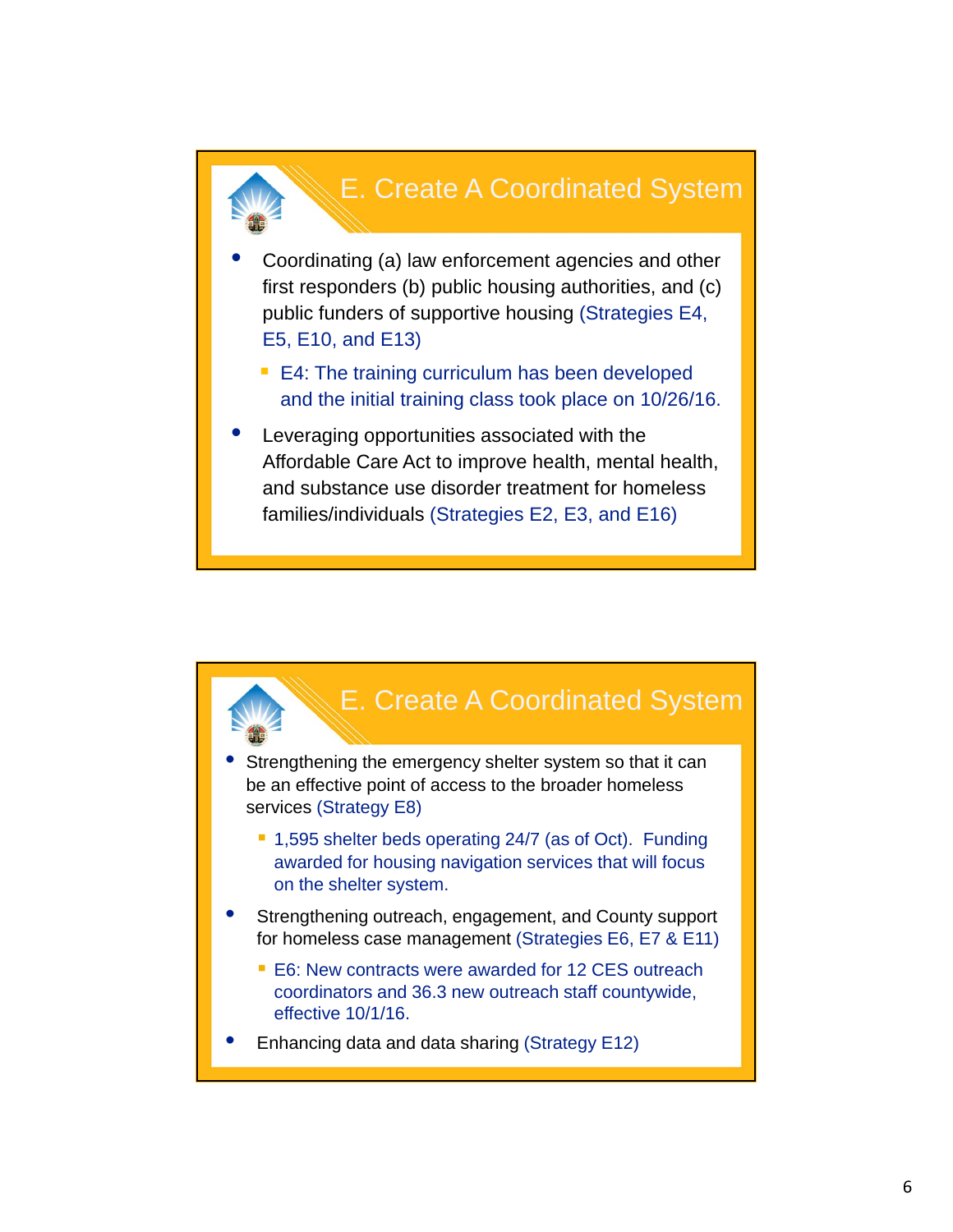

F. Increase Affordable/ Homeless Housing

The County and cities throughout the region can increase the availability of both affordable and homeless housing though a combination of land use policy and subsidies for housing development.